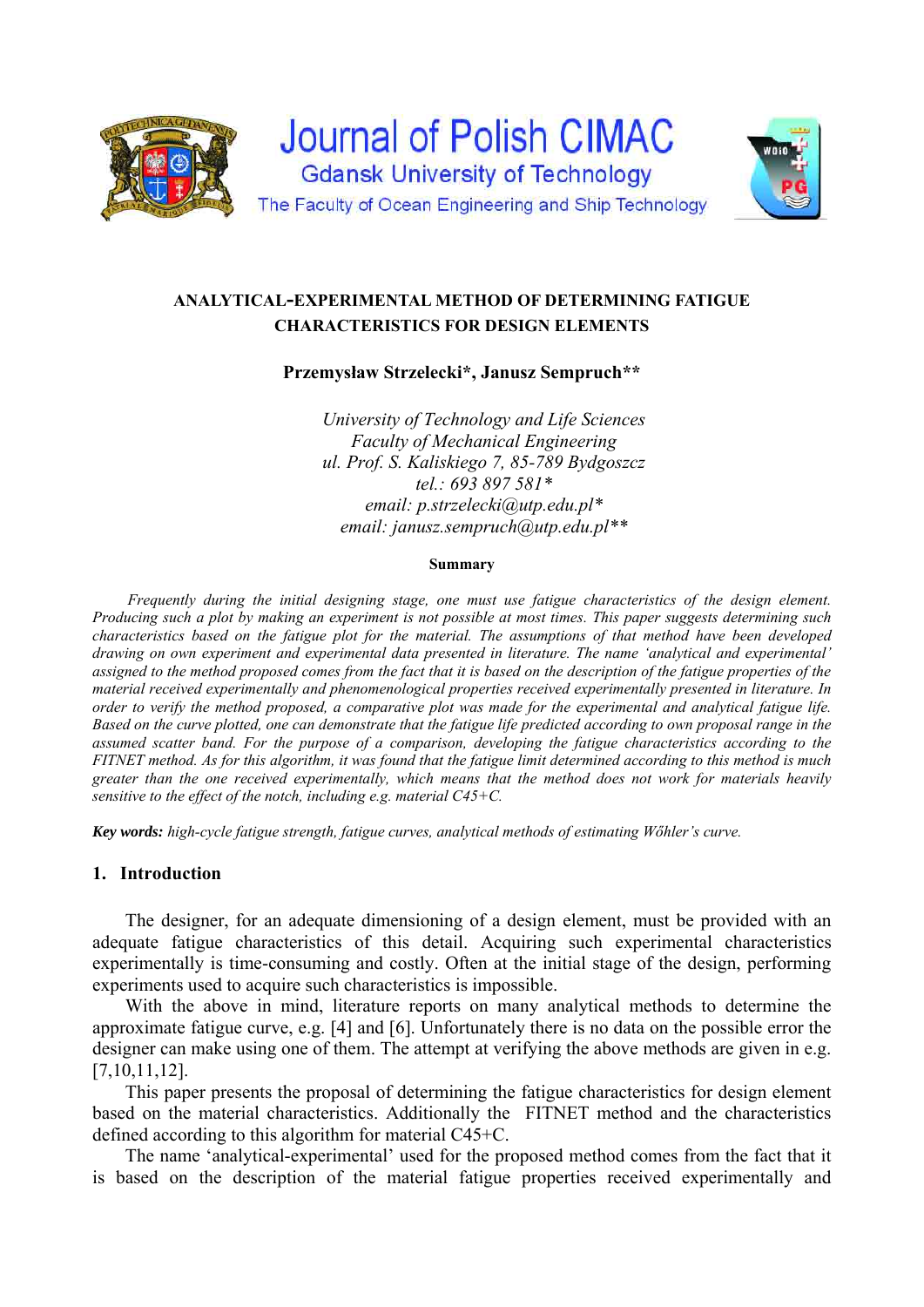phenomenological properties received experimentally, reported in literature.

#### **2. Relationship between the fatigue characteristics of the material and a design element**

Being exposed to the load variable in time, strength is of high importance, e.g. notch coefficient  $K_t$  defined as the ratio of the value of the maximum stress at the bottom of the notch to nominal stress. The value of that coefficient depends on the shape of the design element. As for the element with no change in the cross-section (e.g. smooth normative specimens) the value of the notch coefficient is  $\sim$ 1. As for the monotonic load, the effect of the changes in cross-section of the element on strength does not occur. It is common knowledge that the effect increases with the executed number of cycles until base number of cycles *N0* is reached. In the publication [\[9\]](#page-7-2) the author presents that it is possible to make an approximation stating that the effect of the notch coefficient and other factors disappears for  $10<sup>3</sup>$  number of cycles, which is seen from the literature review involving the determination of the number of cycles at which the fatigue strength of the notched specimen and the smooth one is the same. The results are broken down in [Table 1,](#page-1-0) showing that the range of variation of the number of cycles of the crossing of the curves for the notched specimens and smooth specimens ranges from  $1.15 \cdot 10^2$  to  $7.24 \cdot 10^3$ . Based on that range, it seems justifiable to assume the value of  $10^3$  cycles as the strength at which the notch effect disappears. Based on this assumption own method has been proposed to allow for determining fatigue characteristics of the design element based on the material characteristics. This proposal has been presented in the next item.

| Material           | Source            | Slope coefficient<br>$\boldsymbol{z}$<br>for material | Notch coefficient<br>$K_{l}$ | for notched speci-<br>coefficient<br>men $m_k$<br>Slope | of cycles<br>curves<br>from the<br>Number<br>crossing | the point of cross-<br>Ξ.<br>Strength value<br>$[MPa]$<br>$\sigma^p$<br>$\bar{\rm au}$ | strength<br>$R_m\,[\mathrm{MPa}]$<br>Ultimate | Ratio $\sigma_p\!R_m$ |
|--------------------|-------------------|-------------------------------------------------------|------------------------------|---------------------------------------------------------|-------------------------------------------------------|----------------------------------------------------------------------------------------|-----------------------------------------------|-----------------------|
| 25CrMo4            | [9]               | 13.1                                                  | 2.16                         | 5.9                                                     | 325                                                   | 663                                                                                    | 806                                           | 0.823                 |
| 25CrMo4            | [9]               | 13.1                                                  | 4.0                          | 4.5                                                     | 181                                                   | 693                                                                                    | 806                                           | 0.860                 |
| 42CrMoS4           | [8]               | 14.0                                                  | 1.75                         | 5.55                                                    | 3329                                                  | 841                                                                                    | 1100                                          | 0.765                 |
| 14CrMoV69          | $\lceil 1 \rceil$ | 16.1                                                  | 2.0                          | 4.5                                                     | 1374                                                  | 887                                                                                    | 980                                           | 0.905                 |
| $C45+C$            | Own               | 8.1                                                   | 2.2                          | 3.9                                                     | 1068                                                  | 775                                                                                    | 826                                           | 0.940                 |
|                    | tests             |                                                       |                              |                                                         |                                                       |                                                                                        |                                               |                       |
| $C45+N$            | $[3]$             | 11.0                                                  | 1.65                         | 4.56                                                    | 7240                                                  | 443                                                                                    | 730                                           | 0.607                 |
| 39NiCrMo3          | [1]               | 8.2                                                   | 7.2                          | 4.8                                                     | 484                                                   | 884                                                                                    | 995                                           | 0.888                 |
| En3B (C22E)        | [13]              | 19.7                                                  | 3.8                          | 3.75                                                    | 4981                                                  | 453                                                                                    | 678                                           | 0.668                 |
| SUJ2 (100Cr6)      | [14]              | 21.5                                                  | 2.39                         | 9.0                                                     | 465                                                   | 1430                                                                                   | 2241                                          | 0.638                 |
| 4140 (42CrMo4)     | $[5]$             | 13.7                                                  | 2.11                         | 6.3                                                     | 115                                                   | 970                                                                                    | 1100                                          | 0.882                 |
| 4140 (42CrMo4)     | $[5]$             | 13.7                                                  | 5.03                         | 3.1                                                     | 1565                                                  | 802                                                                                    | 1100                                          | 0.729                 |
| Low-carbon steel   | $\lceil 2 \rceil$ | 11.5                                                  | 2.5                          | 6.5                                                     | 258                                                   | 547                                                                                    | 500                                           | 1.094                 |
| Low-carbon steel   | $[2]$             | 11.5                                                  | 2.9                          | 5.8                                                     | 309                                                   | 538                                                                                    | 500                                           | 1.077                 |
| Range of variation |                   |                                                       |                              |                                                         | 115-7240                                              |                                                                                        |                                               | $0.607 - 1.094$       |

<span id="page-1-0"></span>*Table 1. Fatigue strength and fatigue life in the point of curves crossing for the material and the design element* 

Additionally the table above presents the strength values in the point of crossing of experimental curves for smooth and notched specimens. Based on those values the ratios of strength in the point of crossing and tensile strength were calculated.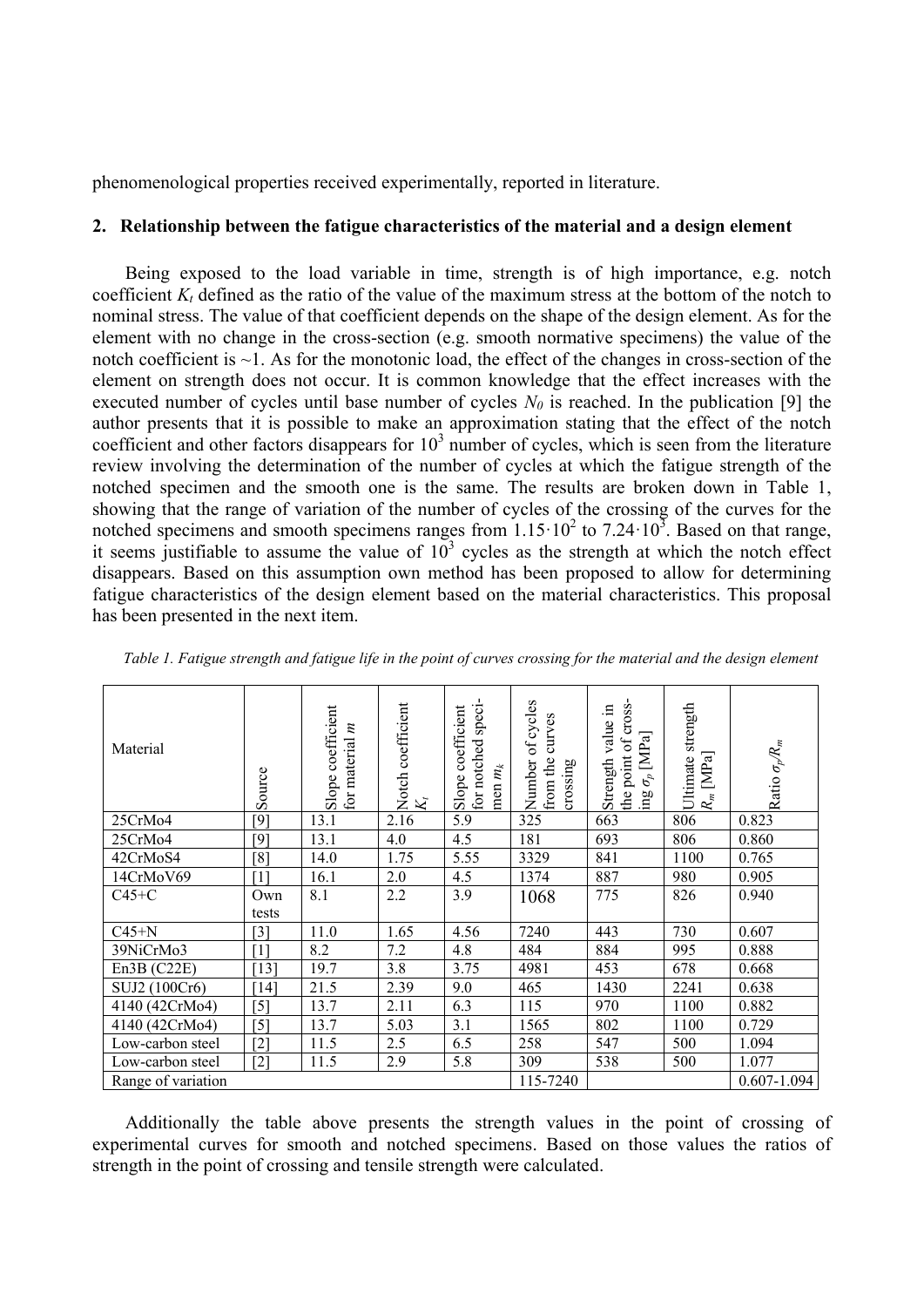#### **3. Method proposed**

The method involves the determination of the points characteristic for the curve. Those are the point of crossing in the region of fatigue limit and the point limiting the range of limited fatigue life (the region of about  $10^3$  cycles).

The method proposed is based on plotting the fatigue curve for the material by making an experiment. Based on that characteristics, strength  $\sigma_3$  is determined for fatigue life of 10<sup>3</sup> number of cycles. Yet another step is determining fatigue limit for the notched element - *ZGk*. Next we plot the curve with two points showing coordinates  $(10^3, \sigma_3)$  and  $(10^6, Z_{GK})$ . The schematic procedure is given in [Fig. 1.](#page-2-0)



<span id="page-2-0"></span>*Fig. 1. Proposed method of determining the fatigue characteristics for design element (solid line) based on the fatigue characteristics of the material (dash and point line).* 

### **4. Method of determining the fatigue limit**

<span id="page-2-1"></span>The method of determining the fatigue limit for the material according to the FITNET method [\[6\]](#page-7-1) involves multiplying tensile strength  $(R_m)$  by coefficient  $f_{W,\sigma}$  dependent on the type of the material. The values of that coefficient are given in [Table](#page-2-1) 2.

| Material type                   | $f_{W,\sigma}$ |
|---------------------------------|----------------|
| Carburized steel                | 0.40           |
| Stainless steel                 | 0.40           |
| Forged steel                    | 0.40           |
| Cast steel                      | 0.34           |
| Steels other than above         | 0.45           |
| Sferoid cast-iron               | 0.34           |
| Malleable cast-iron             | 0.30           |
| Grey cast iron                  | 0.30           |
| Plastic-worked aluminium alloys | 0.30           |
| Cast aluminium alloys           |                |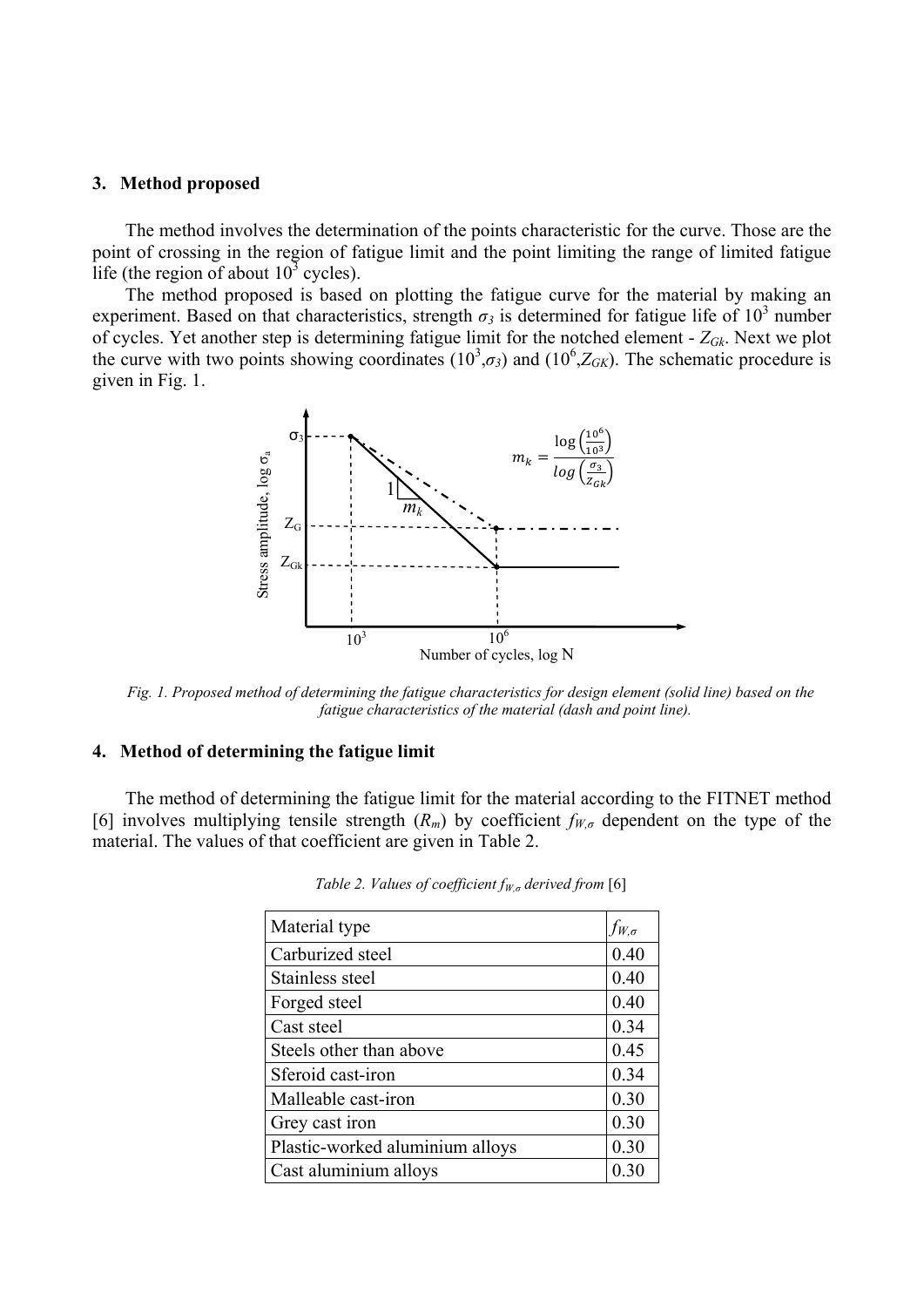For the notched elements, the fatigue limit for the material must be multiplied by coefficients: size  $K_d$ , surface roughness  $K_S$  and the operation of notch  $\eta$ . To determine the coefficient determined at the end, there must be calculated stress gradient at the bottom of the notch, according to the formula:

$$
\chi = -\frac{d\sigma_a}{dx}\Big|_{x=0} \frac{1}{\sigma_{a,(x=0)}}\tag{1}
$$

Then we calculate coefficient *η* according to the formula:

$$
\eta = \begin{cases} 1 + \chi \cdot \text{mm} \cdot 10^{-\left[a_G - 0.5 + \frac{R_m}{b_G a}\right]} \text{ dla } \chi < 0.1 \text{mm}^{-1} \\ 1 + \chi \cdot \text{mm} \cdot 10^{-\left[a_G + \frac{R_m}{b_G a}\right]} \text{ dla } 0.1 \chi < 1 \text{mm}^{-1}. \\ 1 + \sqrt[4]{\chi} \cdot \text{mm} \cdot 10^{-\left[a_G + \frac{R_m}{b_G a}\right]} \text{ dla } \chi > 1 \text{mm}^{-1} \end{cases} (2)
$$

Coefficients  $a_G$  and  $b_G$  are read from the table below.

| Material                        | $a_G$   | $b_G$ |
|---------------------------------|---------|-------|
| Stainless steel                 | 0.4     | 2400  |
| Other steels                    | 0.5     | 2700  |
| Cast steel                      | 0.25    | 2000  |
| Spheroidal cast iron            | 0.05    | 3200  |
| Malleable cast-iron             | $-0,05$ | 3200  |
| Grey cast iron                  | $-0,05$ | 3200  |
| Plastic-worked aluminium alloys | 0.05    | 850   |
| Cast aluminium alloys           | $-0.05$ | 3200  |

*Table 3. Values of coefficients*  $a_G$  *and*  $b_G$ 

For material C45+N (the data derived from publication [\[3\]\)](#page-7-5) tested using the specimens showing coefficient  $K_t$  equal 1.65 the fatigue limit was defined according to the FITNET method. The material fatigue limit value determined was 292 MPa, calculated by multiplying tensile strength (730 MPa) by coefficient  $f_{W,\sigma}$  equal 0.45. Then there was calculated the value of gradient of stress which was 2.4 mm<sup>-1</sup>. By substituting the value calculated to formula 2 we receive value of coefficient *η* equal 0.781. The fatigue limit of the notched specimen was received by multiplying the material fatigue limit by coefficient  $\eta$  and the value of 230 MPa was received. The value received differs considerably from the value received experimentally being 165 MPa considerably. With the experimental values reported, it was found that a given material shows a high value of the coefficient of material sensitivity to the effect of notch  $\eta_k$  which assumes values from 0 to 1. This coefficient is used to calculate the coefficient of the operation of notch *Kf* (defined as the ratio of material fatigue limit  $Z_G$  and the fatigue limit of the notched specimen  $Z_{Gk}$ ) expressed with the formula [\[3\]:](#page-7-5)

$$
K_f = 1 + \eta_k (K_t - 1),
$$
\n(3)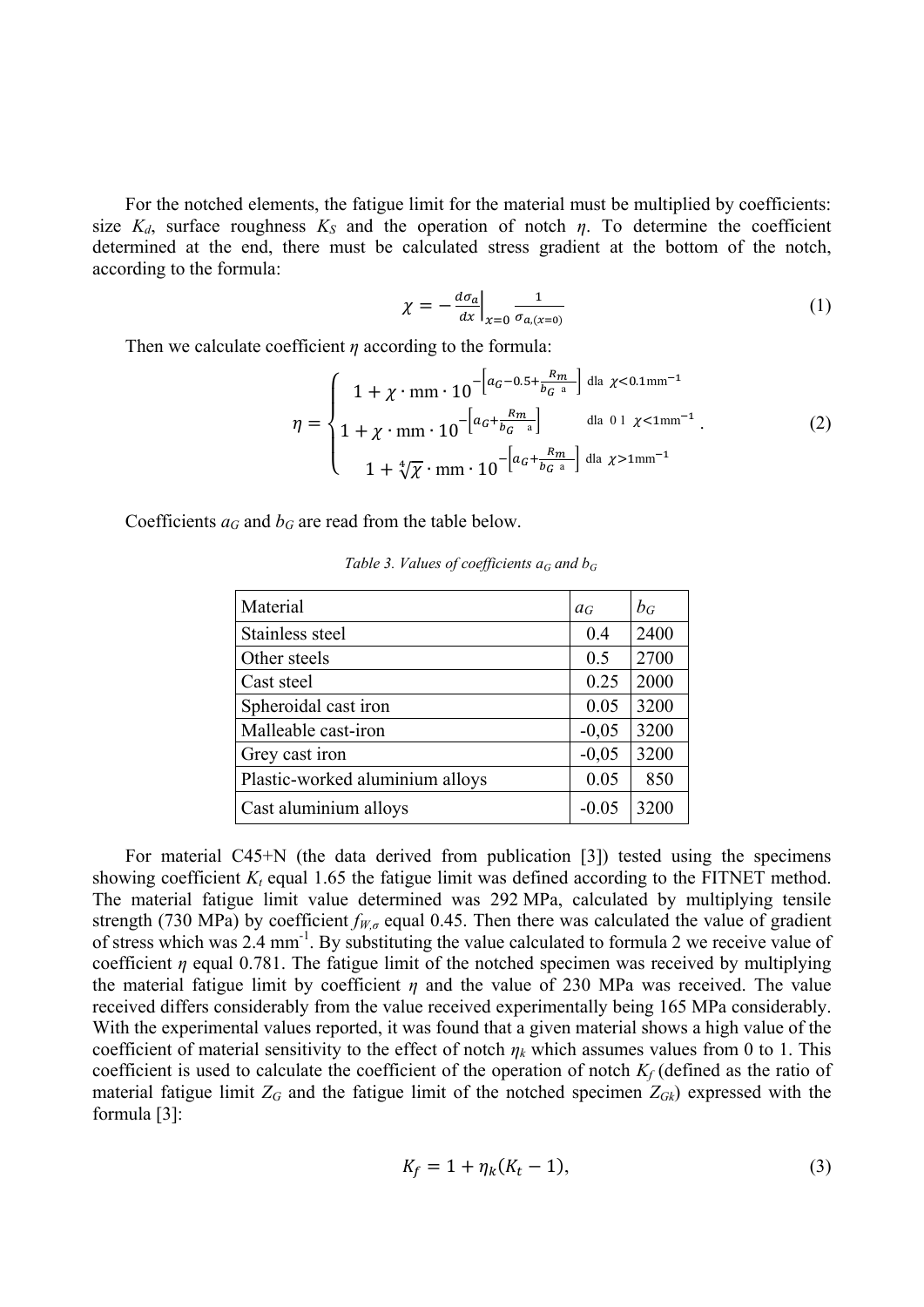For the material analysed, coefficient  $K_f$  when substituting  $\eta_k$  with value 1 we receive the value equal  $K<sub>t</sub>$  namely 1.65. Calculating the fatigue limit of the notched specimen, dividing the material fatigue limit  $Z_G$  by coefficient  $K_f$  we receive the value of 169.7 MPa (280 MPa/1.65). To provide the characteristics for the notched specimens from material C45+N according to own proposal, there was assumed the value of the fatigue limit equal 169.7 MPa.

Similar material properties was noted in material C45+C which has the same chemical composition as material C45+N, however, it is in another state of the treatment. The value of the fatigue limit for material C45+C according to the FITNET method was 330.4 MPa. As for the notched specimens with  $K_t$  equal 2.2 there was calculated the fatigue limit equal 224.7 MPa ( $R_m$  = 826 MPa,  $\chi$  = 4.61 mm<sup>-1</sup>,  $\eta$  = 0.77). To define the fatigue limit for notched specimens applying coefficient  $K_f$  equal  $K_t$  we receive the value of 142.9 MPa (314.4 MPa / 2.2), which is closer to the experimental value of 139 MPa. To provide the characteristics according to the proposed algorithm, the fatigue limit for the notched specimens with material C45+C, the value of 142.9 MPa was assumed.

#### **5. Method of verification**

To verify the proposed method, there was made an experiment to determine fatigue properties of smooth and notched specimens of coefficient *K<sup>t</sup>* equal 2.2 made from material C45+C. The curve is presented in [Fig. 3](#page-5-0) in which the red line stands for the results for notched specimen, while black line – for the results for smooth specimens.

With the points received from the experiment, it was possible to plot a curve to compare the experimental fatigue life with the estimated fatigue life [\(Fig. 4\)](#page-6-0). The figure provides the black line for the situation when the experimental life equals the evaluated fatigue life (the desired situation) stand for the scatter band which was determined according to the following equations:

$$
N_{pg} = s \cdot N_f \tag{4}
$$

$$
N_{pd} = s \cdot N_f \tag{5}
$$

where:

 $N_f$  – value of the fatigue life received experimentally, *s* – coefficient of the scatter band (there was assumed the value of 3),  $N_{pg}$  – fatigue life value for the upper interval of the scatter band,  $N_{pd}$  – value of fatigue life for the lower interval of the scatter band.

#### **6. Results of the verification**

Figs 2 and 3 presents fatigue curves received from the experiment for smooth and notched specimens and estimated curves according to the FITNET method and own proposal. Additionally [Fig. 4](#page-6-0) presents the curve to compare the fatigue life evaluated to the experimental fatigue life.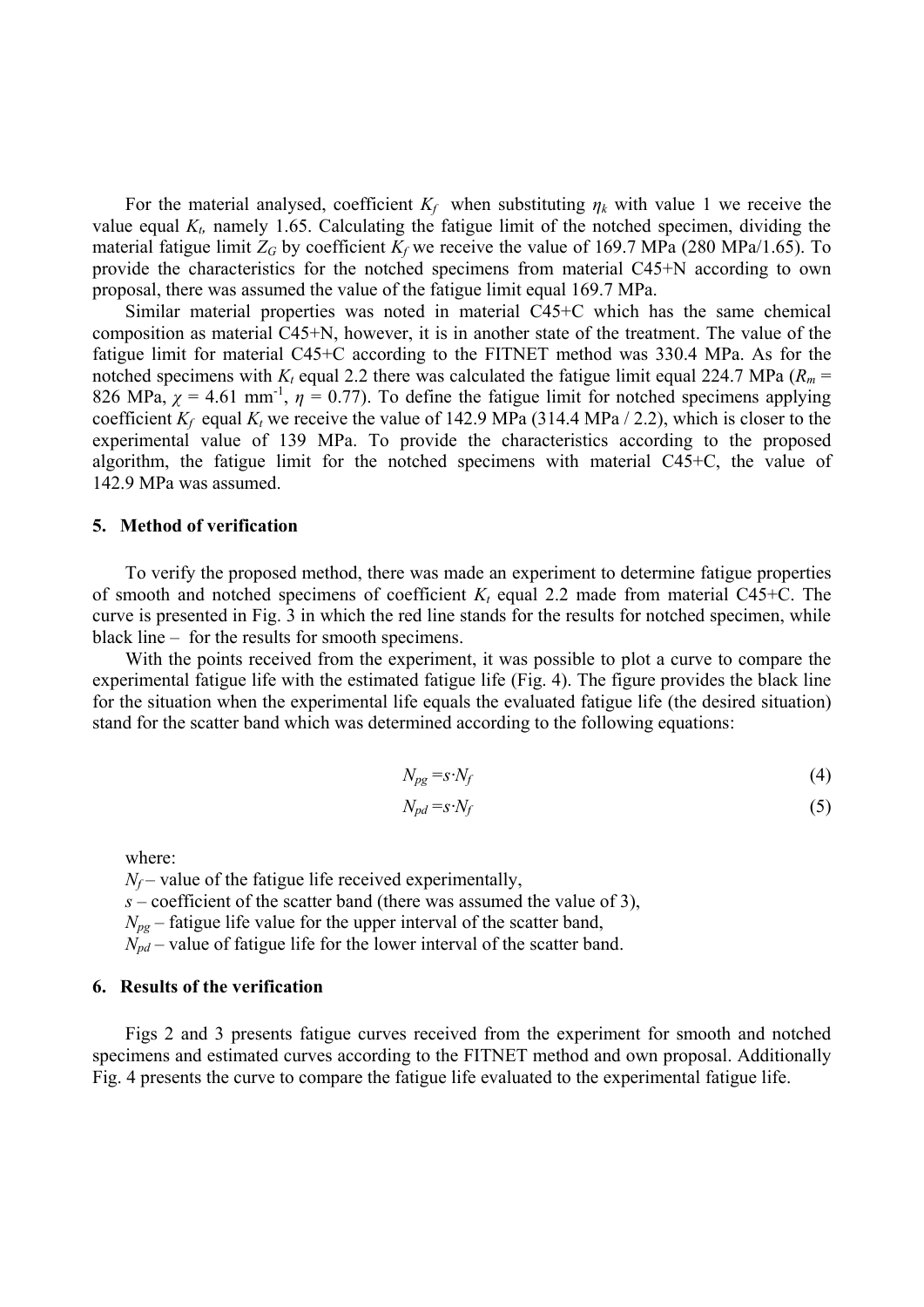

*Fig. 2 Fatigue curve for steel C45+C – the black line is smooth, the red line – the circumferential notch K<sub><i>t</sub>*=2.2,</sub> *green line stands for the green curve estimated according the FITNET method and blue line estimated according to own proposal* 



<span id="page-5-0"></span>*Fig. 3 Fatigue curve for steel C45+N– black line – smooth specimen [\[3\],](#page-7-5) red line – the specimen with circumferential notch Kt=1.65 [\[3\],](#page-7-5) green line – the curve estimated according to the FITNET method and blue line estimated according to the own proposal*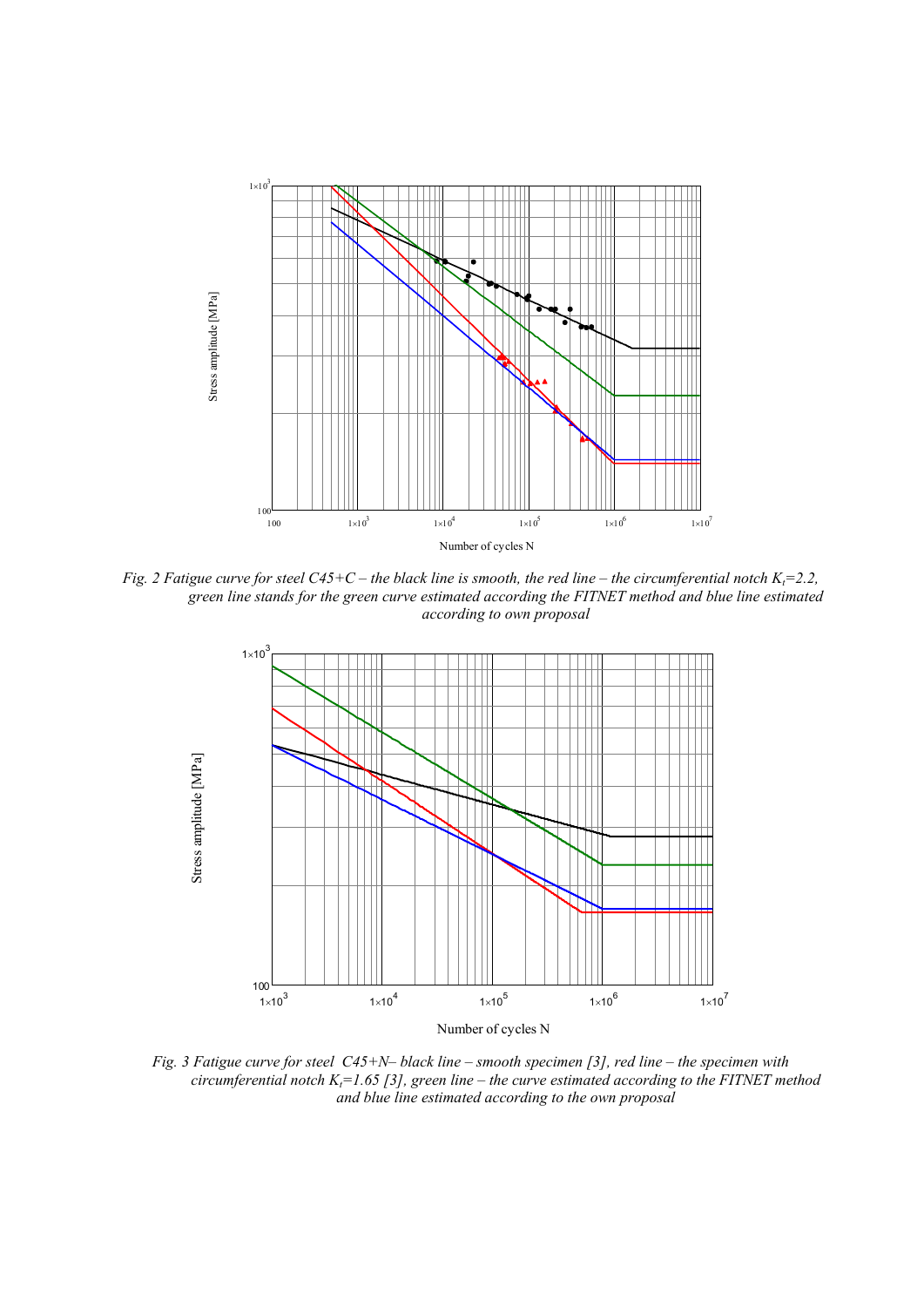

<span id="page-6-0"></span>*Fig. 4 Comparative curve for fatigue life received experimentally and with the estimated fatigue life according to the method proposed (blue colour) and the FITNET method (green colour)* 

#### **7. Conclusions**

Based on the curves plotted, one can state that the method of determining the fatigue limit according to the FITNET method results in a big error in the case of materials showing high sensitivity to the notch effect. Defining the characteristics for that group of materials can cause a high error in the fatigue life evaluation. Fig. 4 shows that the values estimated with that method are beyond the assumed scatter band, which means that the evaluating the fatigue life is over 3-fold of the experimental value.

As for determining the plot according to the method proposed where determining the fatigue limit the coefficient of the operation of the notch was used; it was assumed at the level equal to the notch coefficient. The characteristics provided are similar to the figure received experimentally. It is an clearly visible in Fig. 4 where the points corresponding to the experimental fatigue life and the evaluated one fall within the assumed scatter band.

#### **Acknowledgement**

The work has been co-financed by the European Union Social Fund, the state budget of Poland and the budget of the Kujawsko- om orskie rovince as part of the project '*Krok w przyszłość – stypendia dla doktorantów'*, the 4<sup>th</sup> edition.